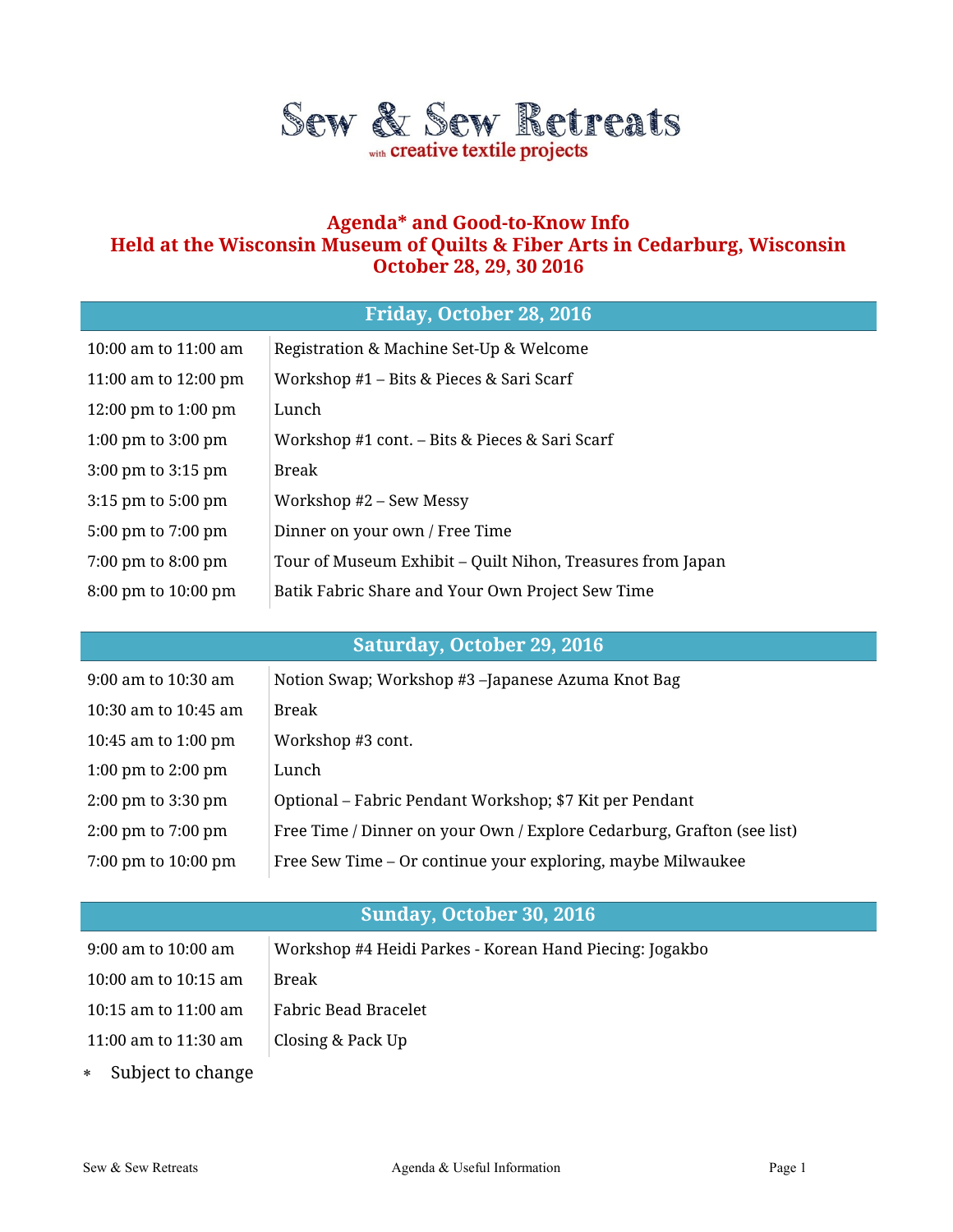#### **Workshops**

#### **Workshop #1 – Bits & Pieces & Sari Scarf (Kit cost included)**

The sari, also known as saree, sadi or shari, is a traditional garment worn across India. The **sari ribbon** is then created by Indian women hemming discarded offcut silk and old saris together with a running stitch. Utilizing water-soluble fabric stabilizer, sari ribbon, yarn, pieces of batik fabric and other ribbons, participants will turn a delicate tangle of materials into a unique and beautiful sari scarf!

#### **Workshop #2 – Sew Messy (Kit cost included)**

Raw edge applique meets messy stitching to create really charming pieces. This workshop is all about "it's okay to go outside the lines!" Participants get the green light to create great surface sewing with an applique on a tea towel. Discover how fun and artistic it is to create messy stitches with just a straight or zigzag stitch. There is no right or wrong way of creating messy sewing. Sew Messy can be achieved on any type of sewing machine.

#### **Workshop #3 – Japanese Azuma Knot Bag (Kit cost included)**

The **Azuma knot bag** is lightweight and distinctively fashionable. It is also very useful as a purse, diaper bag, small grocery tote, lunch bag, beach bag or to carry sewing supplies! Participants will embellish the bag with hand-stitched ribbon daises to finish the look. This convenient accessory expresses attractive and versatile style.

#### **Workshop #4 - Korean Hand Piecing: Jogakbo; Taught by Heidi Parkes. (Kit cost included)**

Using silk thread and fabric, this visible hand piecing features variations of the running stitch and the backstitch. The clean seams on the front and back of these patchworks make backing optional. Participants will walk away with a small square of **'Jogakbo,' having learned a stitch for piecing and for edging**.

#### **Bonus Project – Fabric Bead Bracelet (Kit cost included)**

Creating **beads from fabric** is addictive and an enjoyable way to use up scraps. Beads can be made in just about any size, using leftover bits of fabric and embellished with goodies like glass or wood beads, colorful metal wire or embroidery floss. Use these wonderful beads to make jewelry or adorn a wall quilt. Participants will take their finished beads and **create a bracelet**!

#### **Optional Workshop – Fabric Pendant Necklace**

Love unique **fabric necklaces made from fabrics scraps** and other random items? Then plan on participating in this optional workshop. Kit is **only \$7** per pendant!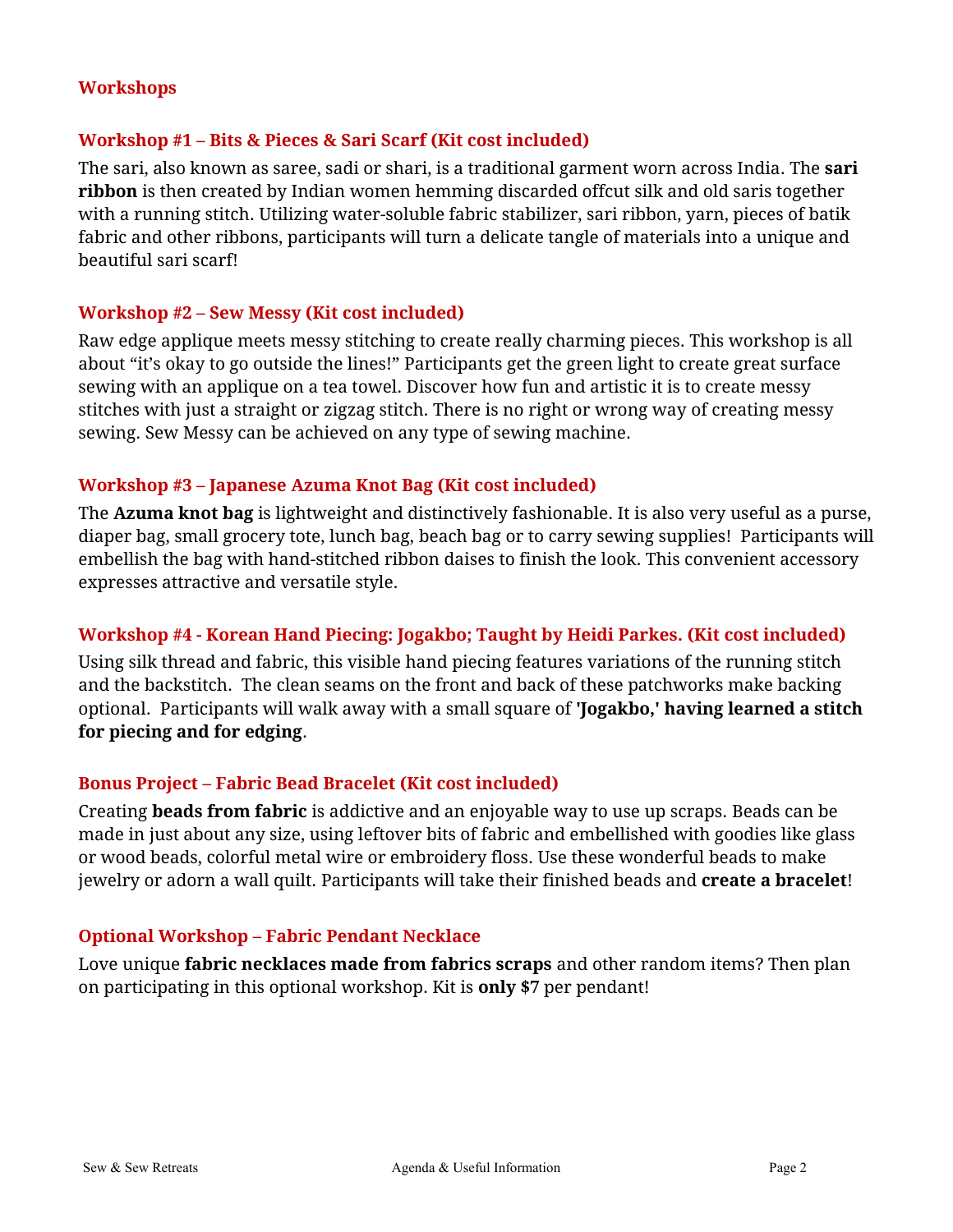## **Quilt Nihon - Treasures from Japan FREE ADMISSION!**

**The Wisconsin Museum of Quilts & Fiber Arts** is one of a select few U.S. museums to display the award-winning Japanese quilts. The **Quilt Nihon** biennial exhibition is the largest international quilting contest in Japan and one of the most prestigious in the world.

## **Batik Fabric Exchange**

Bring **one yard of Batik fabric** that you absolutely LOVE. The reason you need to love it is because you will take home half of your fabric and exchange the other half . Your fabric will be the largest piece in your new batik fabric collection after the exchange. Send Sew and Sew Retreats a photo of what you create with your new stash after the workshop and we'll post it on our blog!

#### **Notions Swap**

Bring a new notion valued between \$5 and \$8 and leave with a different notion! Notions can include items that are sewn or attached to a finished article, such as buttons, snaps, ribbon, lace, beads and rick-rack; but the term also includes small tools used in sewing, such as thread, pins, needles, fusing, marking pens, seam rippers, etc.

#### **Supply List**

- Sew and Sew Retreats will email a list of supplies you will need after you register.
- You will need to bring a sewing machine.
- Please note that all workshop kits (except the optional workshop) are included in the registration fee.

## **Travel and Lodging**

If you are flying, the closest airport (about 30 minutes from the retreat) is **Milwaukee's General Mitchell International Airport.** From there you will need to secure a rental car.

There is **ample parking available at the retreat**, which is **free**.

All participants will need to arrange their own lodging accommodations and book their own rooms. Below are suggestions to **Cedarburg and Grafton** lodging.

#### <http://www.cedarburg.org/lodging>

The Cedarburg Chamber of Commerce has compiled a list of Cedarburg hotels, inns and B&B's. Click the link for the full list.

#### [Comfort Inn & Suites hotel in Grafton, WI -](https://www.choicehotels.com/wisconsin/grafton/comfort-inn-hotels/wi260) Book today!

The Comfort Inn & Suites® **hotel** in **Grafton**, **WI** is located off Interstate 43.

#### [Hampton Inn & Suites Grafton Hotel](http://hamptoninn3.hilton.com/en/hotels/wisconsin/hampton-inn-and-suites-grafton-MKEGFHX/index.html)

The Hampton Inn & Suites Grafton hotel in **Grafton**, **Wisconsin** is located within the Milwaukee Metropolitan area, just 18 miles from downtown Milwaukee.